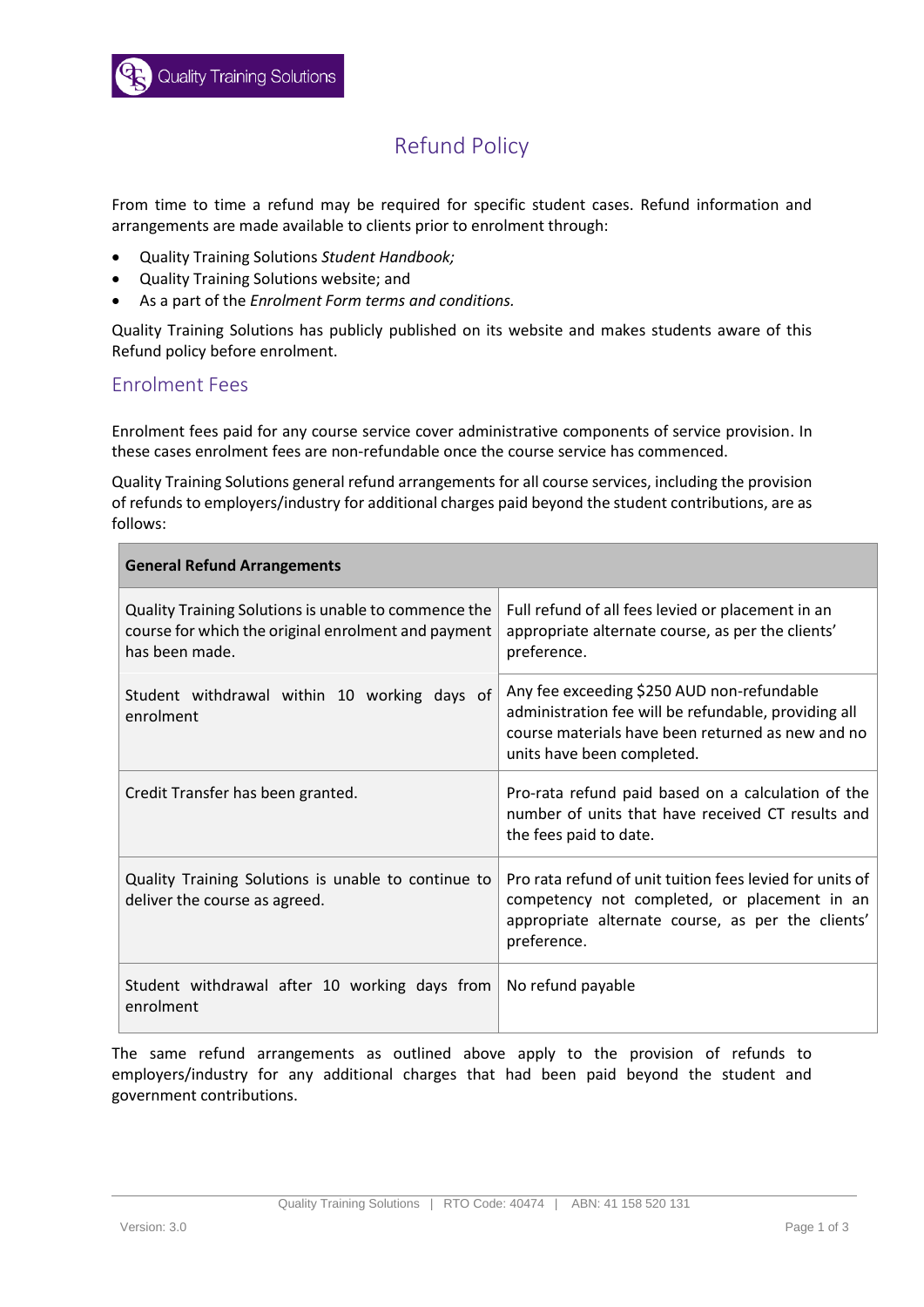### Refunds Due to Non-Provision of Services

All fees levied are refunded in full if Quality Training Solutions is unable to commence the course service as agreed due unforeseen circumstances.

Where Quality Training Solutions or a third party representative is unable to complete the course services due to unforeseen circumstances or closure, any course services fees are refunded to the student on a pro-rata basis, with comparison of the course fees paid against the units of competency where services have been delivered.

Where there is an instance of Quality Training Solutions default due to unforeseen circumstances, Quality Training Solutions will endeavour to arrange for another course, or part of a course, to be provided to you at no (extra) cost as an alternative to a refund. Where you agree to this arrangement, Quality Training Solutions will not refund fees paid.

| commence the course for which the original per the student's preference.<br>enrolment and payment has been made. | Quality Training Solutions is unable to Full refund or alternative placement in a course, as |
|------------------------------------------------------------------------------------------------------------------|----------------------------------------------------------------------------------------------|
| Quality Training Solutions is unable to continue                                                                 | Partial refund or alternative placement in a                                                 |
| to deliver the course as agreed.                                                                                 | course, as per the student's preference.                                                     |

#### Refunds Due to Request Hardship Application

Students may have extenuating circumstances that prevent them from attending scheduled course dates that may include but are not limited to illness, family or personal matters, or other reasons that are out of the ordinary.

Where delivery has commenced, course fees have been paid and an employer or Student believes a special circumstance refund is warranted, the client may apply for a refund using the Refund Application Form. Students can request a copy of the form by emailing Quality Training Solutions Administration a[t admin@qts.edu.au.](mailto:admin@qts.edu.au)

Quality Training Solutions generally approves a pro rata refund of fees and charges at any time during the course of delivery if Students withdraw for reasons of personal circumstances beyond their control, such as

- Serious illness resulting in extended absence from course activities;
- Injury or disability that prevents the Student from completing their course; or
- Other exceptional reasons at the discretion of Quality Training Solutions.

In all cases, relevant documentary evidence (for example, medical certificate) is required. Details of all refunds are retained for audit purposes.

This decision of assessing the extenuating circumstances rests with the Chief Executive Officer and shall be assessed on a case by case situation.

All refund applications are assessed and processed within fourteen (14) days of the application being placed. The applicant will be advised in writing of the outcome of their application, including reasons for refusing a refund in cases where this occurs.